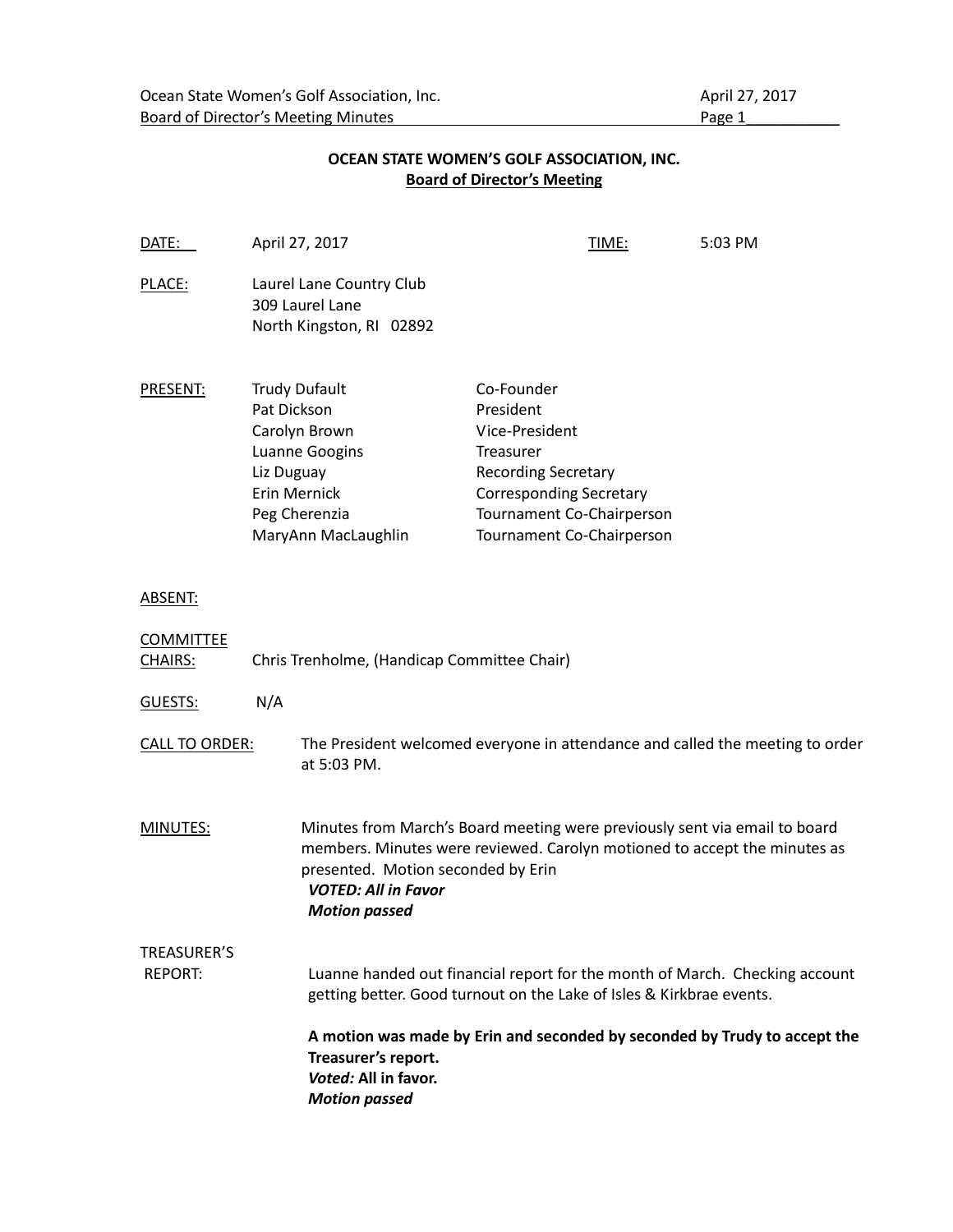### **COMMITTEE CHAIRS REPORTS;**

| <b>HANDICAP REPORT:</b>           | Provided a written report. Requesting to send an email to those who still haven't<br>activated their GHIN handicap. Board concurred.                                                                                                                                                                                                                                                                                                                                                                   |
|-----------------------------------|--------------------------------------------------------------------------------------------------------------------------------------------------------------------------------------------------------------------------------------------------------------------------------------------------------------------------------------------------------------------------------------------------------------------------------------------------------------------------------------------------------|
| <b>TOURNAMENT</b><br>CHAIRPERSON: | Provided a written report on the recently held events at Lake Of Isles & Kirkbrae.<br>- Both courses were in great shape. No complaints. Pros at both courses were<br>very accommodating. As a reminder, it was suggested to publicize about every<br>three weeks on "Pace of Play" on the rules sheet and turning in tee signs when<br>they finish their last hole.                                                                                                                                   |
| APPEALS:                          | No report at this time                                                                                                                                                                                                                                                                                                                                                                                                                                                                                 |
| WEBSITE:                          | No report at this time                                                                                                                                                                                                                                                                                                                                                                                                                                                                                 |
| STATISTICIAN:                     | No report at this time.                                                                                                                                                                                                                                                                                                                                                                                                                                                                                |
| <b>NOMINATING</b><br>COMMITTEE:   | No report at this time.                                                                                                                                                                                                                                                                                                                                                                                                                                                                                |
| RULES:<br>COMMITTEE:              | No report at this time.                                                                                                                                                                                                                                                                                                                                                                                                                                                                                |
| <b>SCHOLARSHIP</b><br>COMMITTEE:  | No report at this time.                                                                                                                                                                                                                                                                                                                                                                                                                                                                                |
|                                   | A motion was made by Trudy, seconded by seconded by Peg to accept the all<br>Chair's report.<br>Voted: All in favor.<br><b>Motion passed</b>                                                                                                                                                                                                                                                                                                                                                           |
| <b>TOURNAMENT</b><br>DIRECTOR:    | Changes to the Montaup Ryder Cup Event: This event will only be a morning<br>shotgun, with a limit of 144 players. It will be primarily a mixed event and<br>only if there are openings remaining will 2- female teams be allowed.                                                                                                                                                                                                                                                                     |
|                                   | The Pro Shop from the Lake of Isles event graciously donated a Gift certificate<br>for a four person round. Board discussed a few options and it was agreed to<br>hold a raffle with the proceeds going into the scholarship fund. Raffles will be<br>available at various tournaments and raffle will take place at the Montaup<br>Ryder event. A motion was made by Carolyn, seconded by Peg to accept the<br>Tournament Director's reports.<br><b>VOTED: All in favor</b><br><b>Motioned passed</b> |